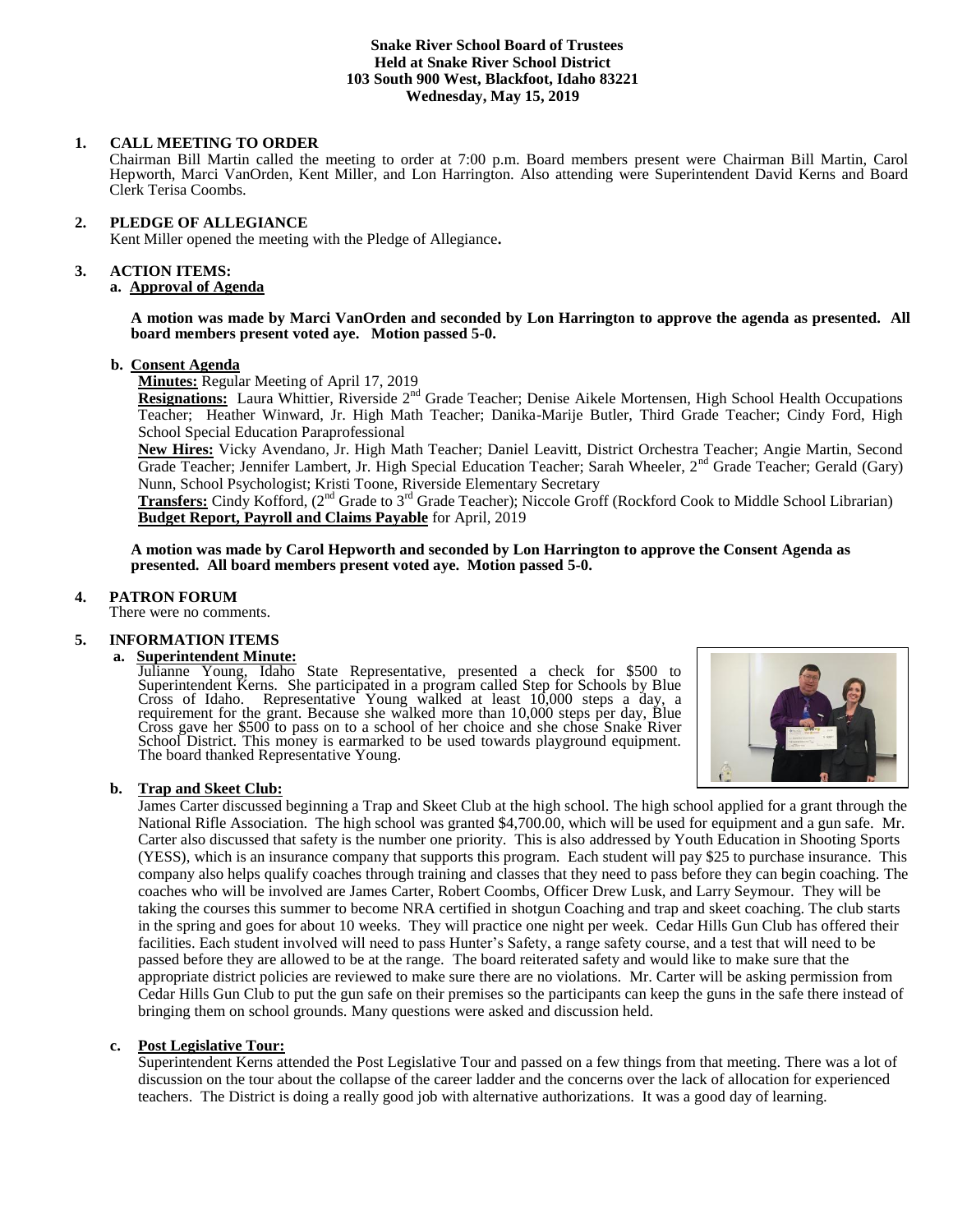# **6. ACTION ITEMS**

# **a. Out-of-State Trip Request:**

The Snake River High School Drama Students are requesting to go to Salt Lake City on May 23, 2019 after being invited to attend a play at the Hale Theater. Because it is an out-of-state trip, they need Board approval. They will take a bus and the drama program will be covering the cost.

**Lon Harrington motioned and Carol Hepworth seconded to approve the out-of-state trip for Snake River High School Drama Students to Salt Lake City, Utah on May 23, 2019. All board members present voted aye. Motion passed 5-0.** 

# **b. Sewer Construction Payment:**

Superintendent Kerns updated the Board on the sewer construction project. He introduced Marc Pange and Clem Yancey, Groveland Water and Sewer District Trustees. He gave the board two proposed contracts, one from Groveland Water and Sewer District and the other from City of Blackfoot. Each contract needs to be reviewed by the next board meeting and a decision will need to be made at that time which contract they would like to go with. Mr. Yancey discussed the advantages of going with Groveland Water and Sewer and the differences between the two contracts. The board would like to have a cost comparison between the two and Superintendent Kerns and Trustee Miller will meet before the next board meeting to compare the two contracts. At the next board meeting, the board will decide if they will give ownership of the sewer line to Groveland Water and Sewer or to the City of Blackfoot.

Superintendent also briefly discussed the first payment on the sewer construction project by Edstrom Construction.

#### **Kent Miller motioned and Lon Harrington seconded to approve the first payment for the construction project by**  Edstrom Construction in the amount of \$161,759.73. All board members present voted aye. Motion passed 5-0.

# **c. Salary and Benefit Discussions with the SREA:**

The District and the SREA have met twice, April 30 and May 14, 2019, to discuss salaries and benefits. Trustee Miller and Trustee VanOrden represented the Board. They discussed the changes that they have tentatively agreed to. Jon Hawkes, SREA President, discussed the changes, the collapse of the career ladder, and concerns over the lack of allocation for experienced teachers. The SREA will meet with the teachers on Friday, May 24, 2019, to ratify. The board thanked all those involved in negotiations.

**A motion was made by Marci VanOrden and seconded by Lon Harrington to approve the 2019-2020 Negotiated Agreement between the District and the Snake River Education Association, as presented. Also moved to approve the 2019-2020 Classified and Administrative salaries as presented. Carol Hepworth abstained from the vote due to conflict of interest. All other board members present voted aye. Motion passed 4-0.**

# **7. INFORMATION ITEMS**

# **a. Upcoming Events:**

- **1. Snake River Education Foundation Color Run will be May 18, 2019.**
- **2. Last Day of School for Seniors is May 21, 2019 and for all other students is May 23, 2019.**
- **3. Graduation will be May 22, 2019 at Snake River High School at 8:00 p.m.**
- **4. Last Day for Teachers/End of the Year Employee Meeting will be May 24, 2019 at 8:00 a.m.**
- **5. Next Board Meeting/Annual Budget Hearing will be June 19, 2019.**

#### **8. ACTION ITEMS—POLICY READINGS SECOND READINGS:**

**Policy 5200, "Hot Work Policy"** This policy is new and is recommended/required by our insurance company. No further changes.

**Policy 6305, "Dual Credit Programs"** This policy is formerly called Advanced Opportunities. The title was changed to more fully reflect the dual credit options students have under various provisions of Idaho Law. Definitions, sections on credits, and a notification requirement have been added. No further changes.

**Policy 8070, "Code of Conduct-Discipline Policy"** This policy is updated to include definitions that address e-cigarette and vaping devices among students and to include definitions that address such devices and use of those products by students at school, etc. No further changes.

**Lon Harrington moved and Carol Hepworth seconded to approve the second readings of Policy 5200, "Hot Work Policy;" Policy 6305, "Dual Credit Programs;" and Policy 8070, "Code of Conduct-Discipline Policy." All board members present voted aye. Motion passed 5-0.**